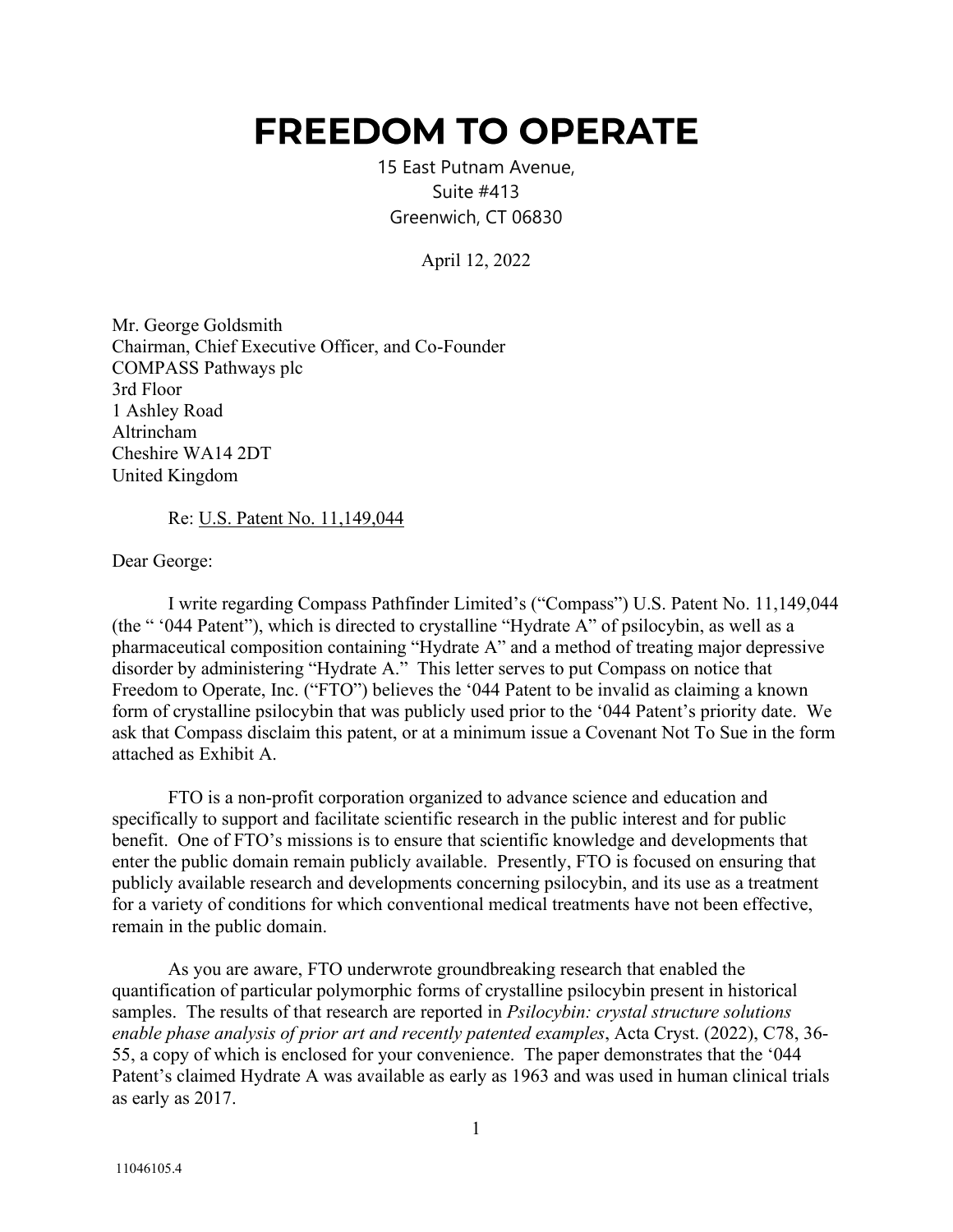In particular, the authors were able to isolate single crystals of Hydrate A from which they derived the compound's chemical structure which, in turn, they used to generate a diffractogram displaying the peaks claimed in the '044 Patent (i.e., 8.9±0.1, 13.8±0.1, 19.4±0.1, 23.1±0.1 and 23.5±0.1°2θ). *See* Article at 37(Fig. 1), 38-39. Using that data, the authors were able to quantify the amount of Hydrate A present in historical samples, including a sample manufactured in 1963 and a sample manufactured in 1976, each of which contained 100% Hydrate A. *Id.* at 39, 47-48. A third sample, also composed entirely of Hydrate A, was used by research universities in support of human clinical trials as early as 2017. *Id.* at 35, 47-48.

In light of the foregoing, I trust that you will agree that there can be no valid claim to socalled "Hydrate A" of crystalline psilocybin, or its use to treat medical conditions such as depression. I therefore ask that Compass disclaim the '044 Patent or, at a minimum, publicly covenant that it will not attempt to enforce any claim of the '044 patent, using the form attached as Exhibit A.

I thank you for your consideration of the issued raised in this letter and request your response by April 19, 2022.

Sincerely,

Carey Turnbull Founder and Director, Freedom to Operate, Inc.

Enclosure

*Psilocybin: crystal structure solutions enable phase analysis of prior art and recently patented examples*, Acta Cryst. (2022), C78, 36-55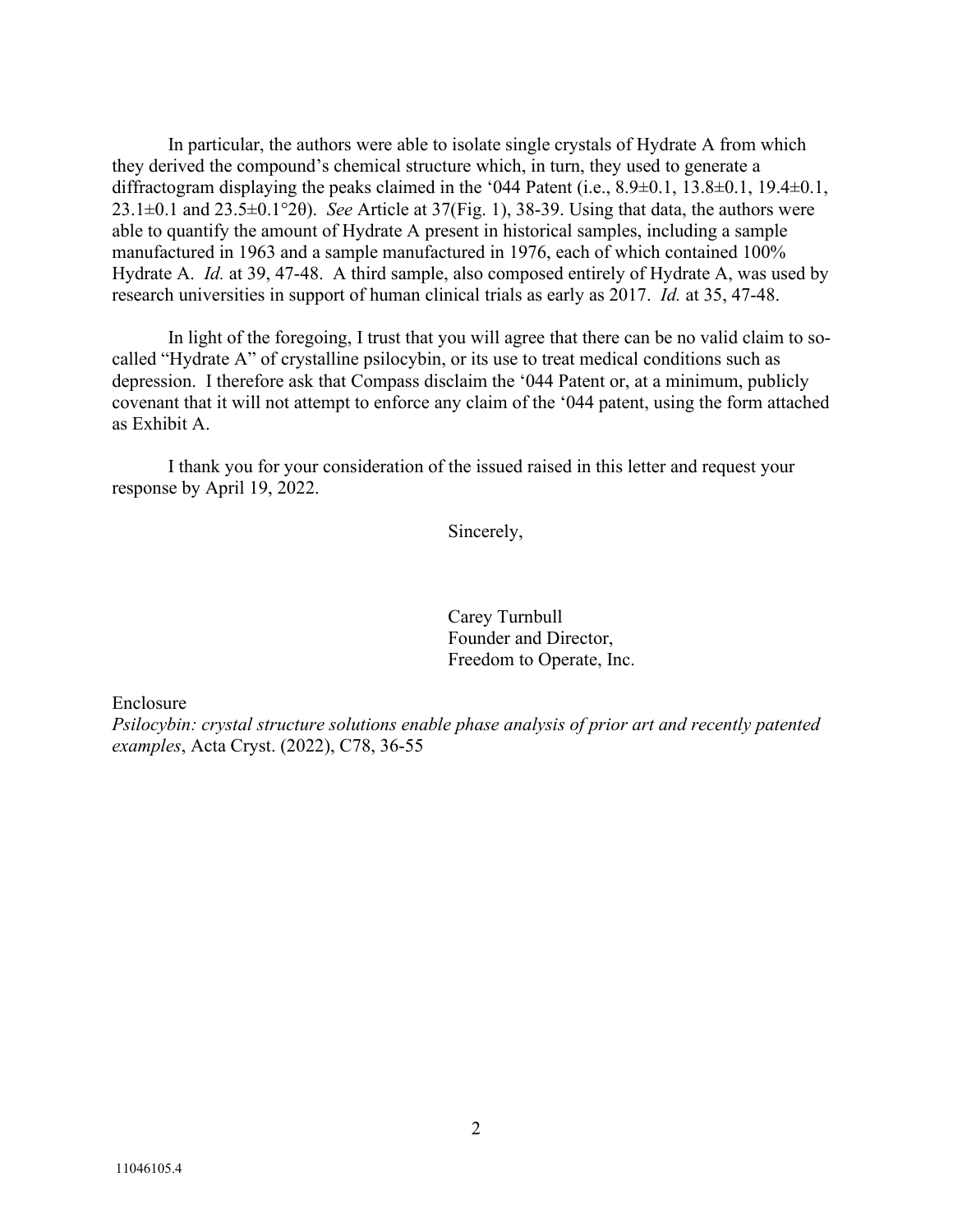## *EXHIBIT A*

## **COMPASS PATHFINDER LTD.**

## **COVENANT NOT TO SUE ON PSILOCYBIN HYDRATE A PATENTS**

To the Psilocybin Therapeutic Community:

Compass Pathfinder Ltd. ("Compass") recognizes the value of permitting the public to research, manufacture, distribute and use psilocybin for a wide variety of therapeutic purposes. Compass has filed for and obtained patents that includes claims to polymorphic forms of psilocybin, including U.S. Patent U.S. Patent No. 11,149,044 directed to a polymorphic form described and claimed as Hydrate A in that patent. (the "Hydrate A Patent"). Compass wishes to publicly confirm that it will not enforce any claim in the Hydrate A Patent, or any other patents that it owns or controls in the future that are directed to Hydrate A or include Hydrate A as a required element of the claims (the "Released Patents"). To the extent that Compass has made statements to its investors and others suggesting that it would enforce patents directed to a Hydrate A, it hereby repudiates those statements and issues this new statement of corporate purpose and intention.

Compass irrevocably covenants that at no time will it, its successors or its assigns, directly or indirectly, alone or by, with, or through others, cause, induce, or authorize, or voluntarily assist, participate, or cooperate in the commencement, maintenance, or